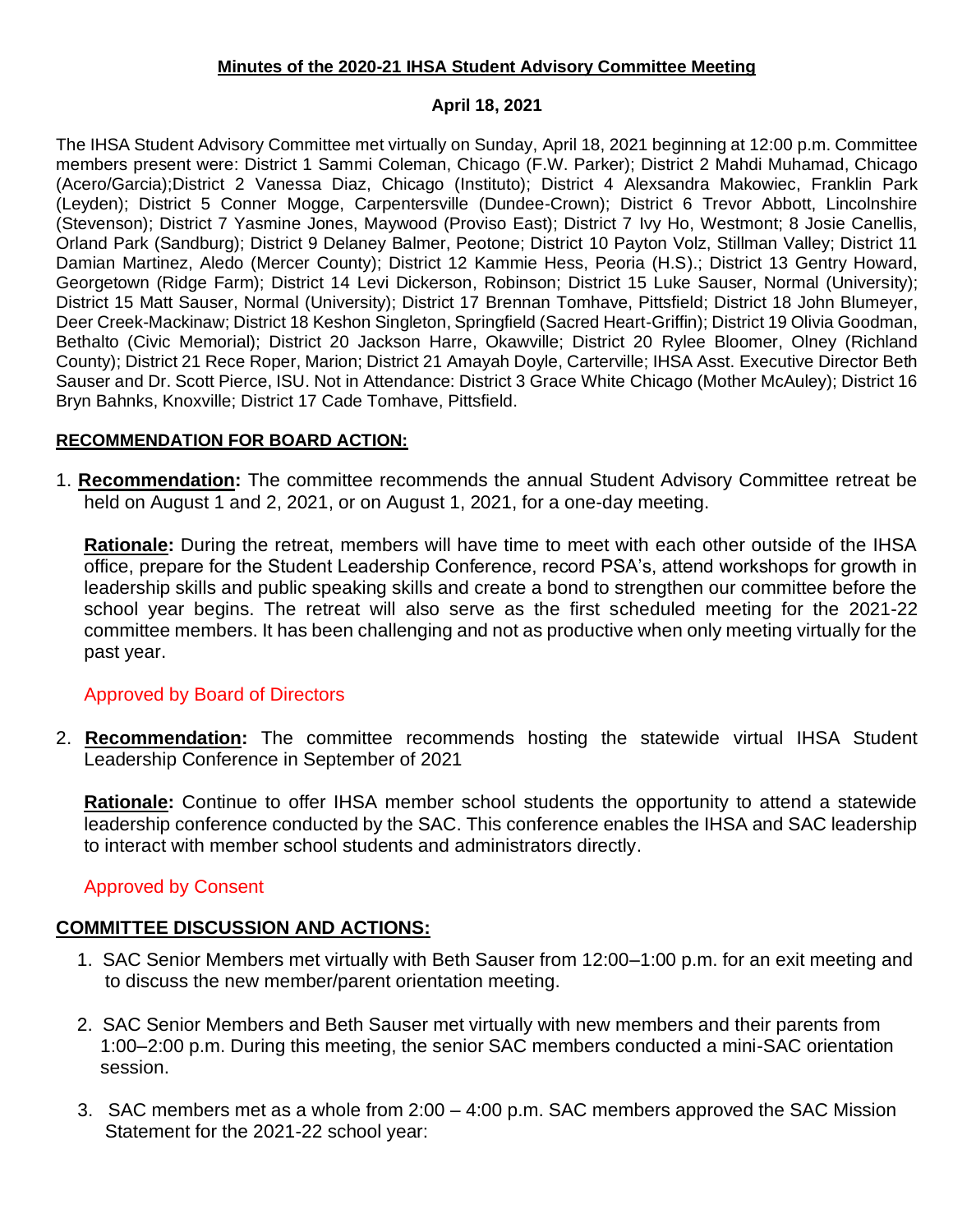"The Student Advisory Committee is a group of students who participate in diverse interscholastic athletics and activities. The SAC promotes the sportsmanship and integrity ideals of the Illinois High School Association. We focus on providing leadership and communication between participants, administrators, and fans of IHSA activities. The IHSA SAC is made up of 21 students from high schools throughout Illinois."

The Student Advisory Committee is creating student leaders for tomorrow, today.

- 4. The committee reviewed details of the NFHS National Student Leadership Summit:
	- a. July 19, 20, and 21, 2021
	- b. SAC attendance is optional
	- c. Online application is due May 7, 2021
	- d. Pick up and drop off at the IHSA office or in Champaign
- 5. SAC members approved the SAC Member Requirements for the 2021 -22 school year.

| <b>Offense</b>                                                   | <b>Consequence</b>        |
|------------------------------------------------------------------|---------------------------|
| Miss 1 meeting                                                   | Warning                   |
| Miss 2 meetings                                                  | <b>Dismissal from SAC</b> |
| Serious School Violation, Suspension etc.                        | Review and vote by SAC    |
|                                                                  | members                   |
| Sport/Activity ejection                                          | Case by case review       |
| Substance abuse or break a law                                   | Immediate dismissal       |
| Members who do not serve on at least 1 State Final Sportsmanship | Dismissal from SAC        |
| Committee per year                                               |                           |

- 6. Dr. Scott Pierce, from Illinois State University, led the committee through a leadership training session based on survey feedback the students completed prior to this meeting.
- 7. The committee discussed how they have been communicating with their teachers, coaches, and teams. Some students were using one consistent platforms and others were using different platforms for different groups to communicate. The following is a list of platforms used: emails, Hudl, GroupMe, Remind, Google Classroom, Zoom, Teams and texts.
- 8. The group was subdivided into smaller groups and were asked to describe a positive and a negative experience from the past year:

### Positives:

Enhanced time management skills.

Communication utilizing technology forced people out of their comfort zone and to learn new skills. Some teachers understood that students are in a challenging situation and worked with the students to succeed.

Had to be more patient and listen to others and understand others.

### Negatives:

Productivity is slower when working in virtual groups. The comfort level is not the same, especially when meeting or working with others the first time.

Students faced lots of uncertainty and felt unaware of what was is going on. The academic pressures remained constant.

More was expected from students even through the unknowns and lack of communication or structure.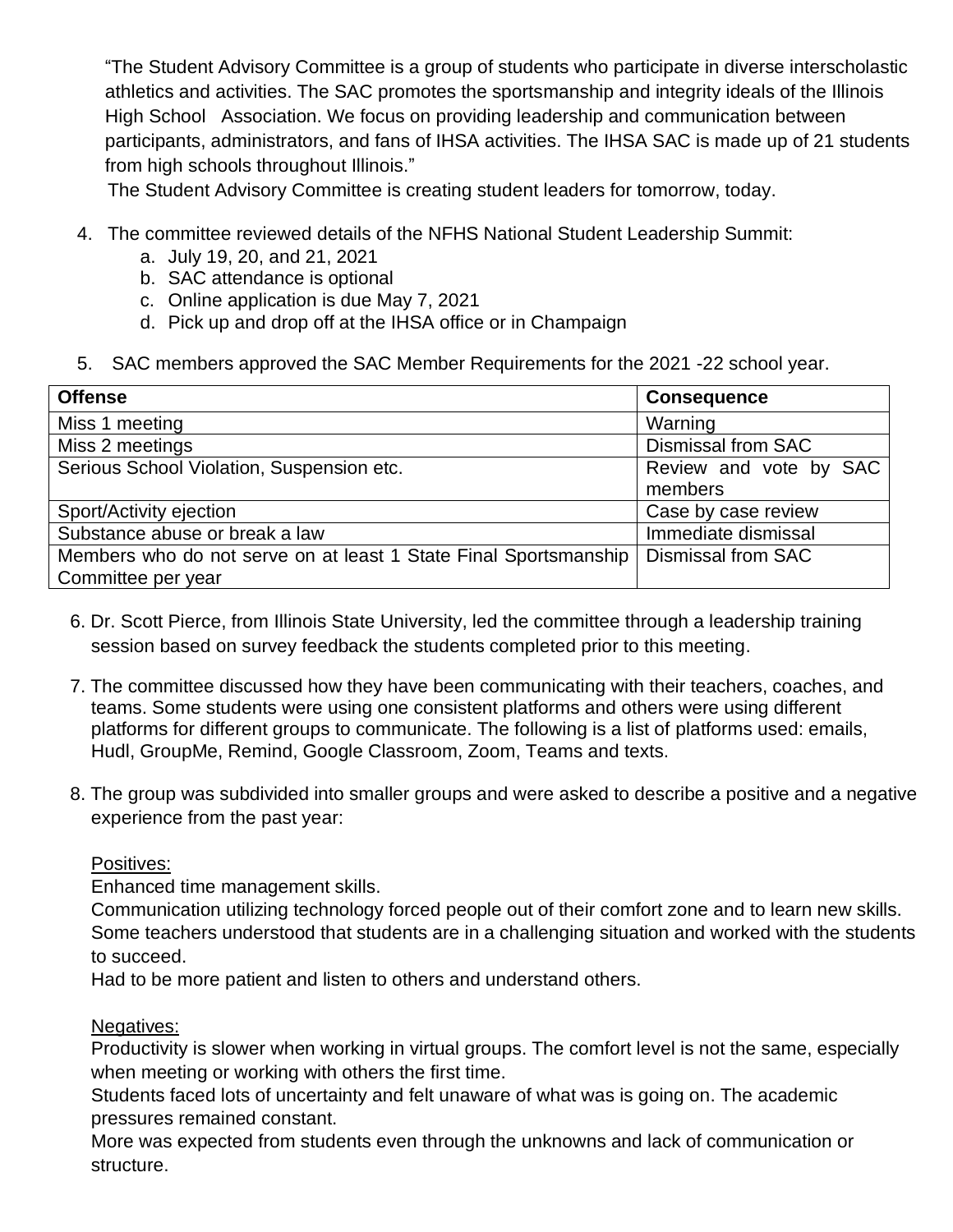Too many various platforms used for academics, athletics, and clubs to communicate and work with daily.

9. The group was subdivided into smaller groups and asked, 'what support do you need from Teachers, Coaches, Parents?'

Be understanding. Students are trying to navigate the "usual" growth as a teenager in a setting that no other generation since 1919 has experienced.

Understand that students are carrying an additional load in the pandemic with school demands, family situations, sports uncertainty, and economic situations.

Kids are mentally and emotionally exhausted.

Ask coaches to understand that not playing well does not mean the player is lazy; it could demonstrate that the player is having a rough time.

10. The group was subdivided into smaller groups and were asked 'how do you support your teammates and friends?'

Work as a team to individually keep your head on straight.

Lots of student lost motivation; establish goals to encourage structure individually and as a group. Work to bring people up, understand the situation and be aware of your surroundings

- 11. The committee will schedule virtual mini "touch base" meetings throughout the year to keep in touch on Sunday evenings. These meetings will be 30-60 minutes.
- 12. 2021 SAC Virtual Leadership Conference Discussion:

Topics:

- Mental Toughness
- Body Language
- Strengthening Trust
- How to communicate clearly
- Sportsmanship

Session Criteria:

- must be interactive
- nothing past an hour
- multiple days
- record sessions
- keep the situations specific
- include guest speakers who speak from experience and help students understand
- Ethics and Integrity
- Inclusion
- Communication tools to use with teachers, coaches, parents, peers
- Leadership skills
- host break out rooms
- continue with different group options monthly
- comprise the breakout rooms with students from different schools, and rooms with students from the same schools.

13. The committee would like to continue working with the SOILL-YAC on another leadership project. The 2020-21 Youth Leadership Certificate program finished with over 800 students completing the course.